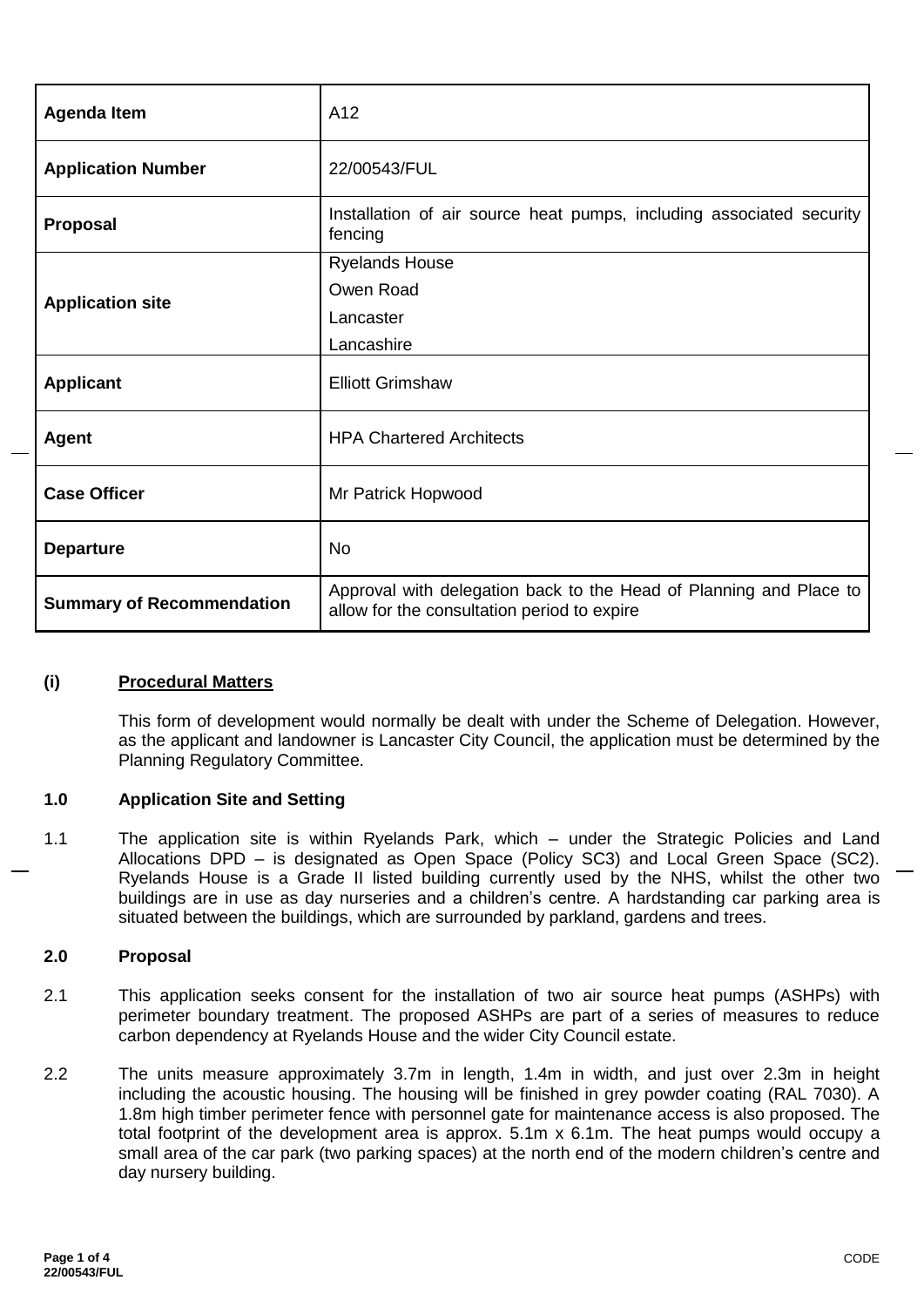2.3 This application is a resubmission of 22/00472/FUL. This was withdrawn due to the heat pumps being sited within the root protection area of a mature tree. The location which forms the subject of the current application was agreed in principle between the applicant, agent, case officer, and key consultees (Arboricultural Officer, Public Realm and Conservation Team) during a site meeting.

# **3.0 Site History**

3.1 The most recent planning applications relating to Ryelands Park and Ryelands House include:

| <b>Application Number</b> | <b>Proposal</b>                                                                                                                                                         | <b>Decision</b> |
|---------------------------|-------------------------------------------------------------------------------------------------------------------------------------------------------------------------|-----------------|
| 17/01500/FUL              | Change of use of existing multi use games area to create<br>a car park                                                                                                  | Approved        |
| 17/01530/LB               | Listed building application for replacement render to the<br>exterior and interior of the rear courtyard walls and the<br>installation of a door in an existing opening | Approved        |
| 22/00472/FUL              | Installation of air source heat pumps, including associated<br>security fencing                                                                                         | Withdrawn       |

## **4.0 Consultation Responses**

4.1 At the time of writing this report, the following responses have been received from statutory and internal consultees:

| <b>Consultee</b>              | <b>Response</b>                                                                          |
|-------------------------------|------------------------------------------------------------------------------------------|
| <b>Conservation Team</b>      | No objection. Very minor harm to setting, likely offset by sustainable heating           |
|                               | contributing to future of the listed building. Consideration of fencing finish required. |
| <b>Environmental Health</b>   | No response received.                                                                    |
| <b>Arboricultural Officer</b> | No comment.                                                                              |
| <b>Public Realm</b>           | Support, satisfied with new location. Accords with Council's Climate Emergency           |
|                               | declaration and Carbon Zero aspirations. Requirements of DM27 need to be met.            |
| Sport England                 | Not within Sport England's statutory or non-statutory remit.                             |
| <b>Property Services</b>      | No response received.                                                                    |

4.2 No public comments have been received at the time of writing this report. Any further consultee or public comments will be summarised by way of a verbal update.

## **5.0 Analysis**

- 5.1 The key considerations in the assessment of this application are:
	- Principle of Development
	- Design and Heritage
	- Protection of Open Space, Sports and Recreational Facilities
	- Noise
	- **Trees**

# 5.2 **Principle of Development** (NPPF Sections 12 and 14; Policies DM30 and DM53 of the Development Management DPD)

CODE 5.2.1 As set out in Policies DM30 and DM53, the Council is committed to supporting the transition to a lower carbon future and will seek to maximise the renewable and low carbon energy generated in the district where this energy generation is compatible with other sustainability objectives. Lancaster City Council declared a climate change emergency in January 2019 and set a target date of 2030 to make the Council's activities net-zero carbon. Accordingly, the Council will support proposals for renewable and low carbon energy schemes, including ancillary development, where the direct, indirect, individual and cumulative impacts are, or will be made, acceptable with particular reference to the criteria I. – IV. (including scale, siting, design, biodiversity, heritage and noise matters) set out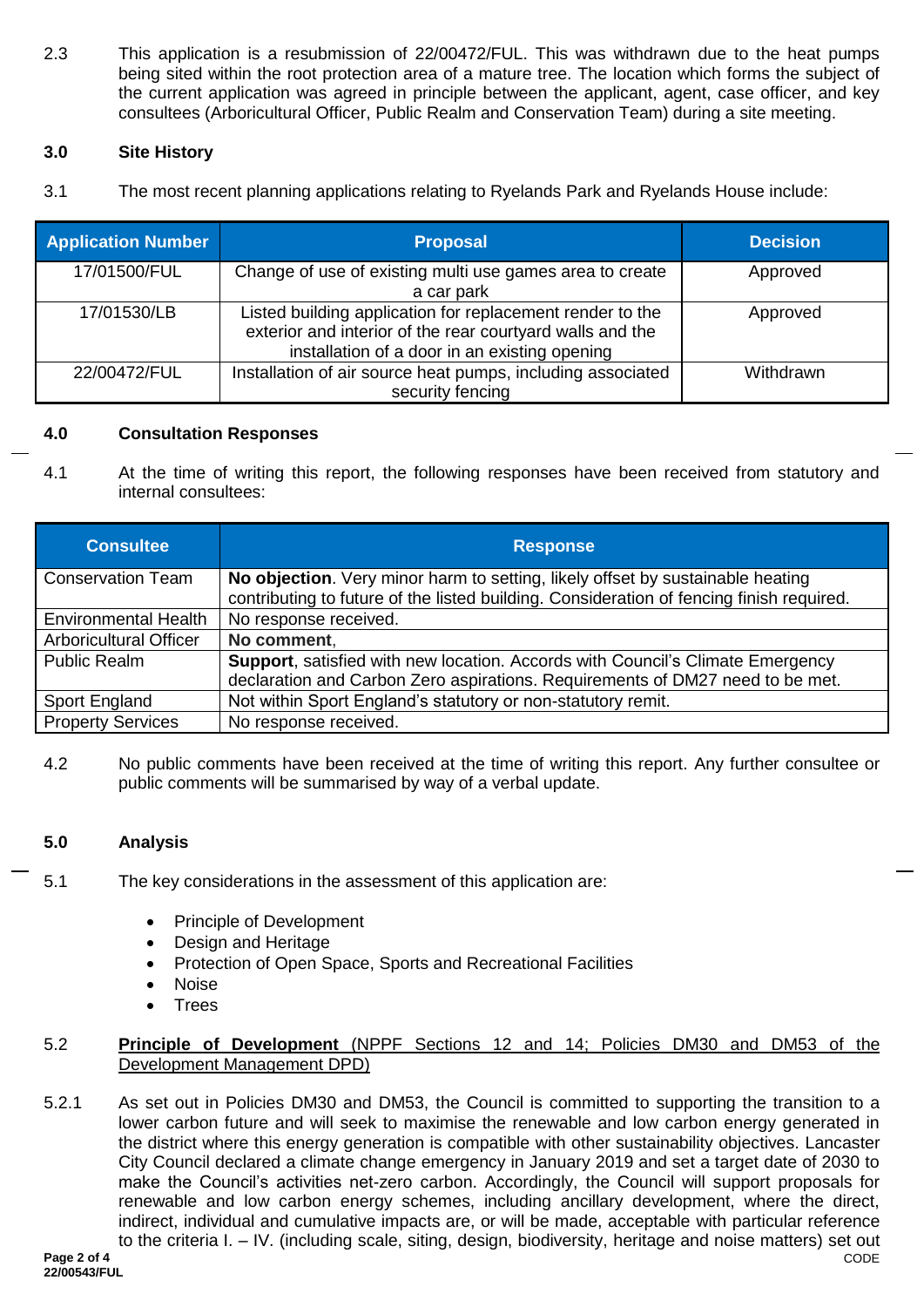in Policy DM53. Subject to this criteria and any other material considerations being satisfactorily addressed, the principle of the development is acceptable.

- 5.3 **Design and Heritage** (NPPF Sections 12 and 16; Policies DM29, DM30, DM39 and DM53 of the Development Management DPD; Policy SP7 of the Strategic Policies and Land Allocations DPD)
- 5.3.1 In accordance with the Planning (Listed Building and Conservation Areas) Act 1990, when considering any application that affects a Listed Building, Conservation Area or their setting the local planning authority must pay special attention to the desirability of persevering or enhancing the character or appearance of the heritage asset or its setting.
- 5.3.2 The proposed ASHPs are somewhat industrial in scale and form, however the large units are required in order to adequately serve the building. They are to be located on existing hardstanding area and adjacent to the children's centre building. The units are undoubtedly large and would cause some harm to the setting of the listed building and the associated former coach house which is opposite the application site. However, such harm is considered to be very minor harm, and the Conservation Team is content that the harm would likely be offset by the introduction of a sustainable form of heating which would contribute to the viability of the listed building in the future. Furthermore, the ASHPs would be seen within the context of the modern children's centre building, a walled yard area, and car parking area.
- 5.3.3 A stone or rendered wall to match the adjoining children's centre as a means of boundary treatment would be preferable, however the case officer understands that the funding available would not stretch to this. Given the presence of the listed building and the setting within the park further discussions will take place with the applicant to arrive at a boundary treatment that works in the context of the site. Such details can be secured through a suitably worded planning condition.
- 5.3.4 Overall, it is considered that the ASHPs would cause very minor or offset neutral harm to the setting of the listed building. The identified very minor level of harm arising from the ASHPs is considered to be outweighed by the public benefits in the form of the decarbonisation and improved efficiency and sustainability of the listed building, subject to final details of the boundary treatment being conditioned.
- 5.4 **Protection of Open Space, Sports and Recreational Facilities** (NPPF Section 8; Policies DM27 and DM43 of the Development Management DPD; Policies SC2 and SC3 of the Strategic Policies and Land Allocations DPD)
- 5.4.1 Policy DM27 seeks to protect and enhance existing designated open spaces and prevent the loss of designated open space, sports and recreational facilities, whilst Policy DM43 seeks to protect and enhance green spaces including recreational areas and parks. These aims are reiterated by Polices SC2 and SC3 of the Strategic Policies and Land Allocations DPD and Section 8 of the NPPF.
- 5.4.2 Whilst the ASHPs are located within designated open and green space, they are on an existing hardstanding area and adjacent to existing built development. In terms of car parking spaces being lost, there is ample parking available on the main car park (former MUGA site) and a reduction in the number of vehicles accessing this part of the site will in turn will reduce vehicle-pedestrian conflicts on the shared-use paths. Overall, the proposal will not impinge on the usability of the wider park site or any formal sports facilities, and as such complies with the relevant policies of the Local Plan and Section 8 of the NPPF.
- 5.5 **Noise** (NPPF Sections 12, 14 and 15; Policies DM29, DM30, and DM53 of the Development Management DPD)
- 5.5.1 Paragraph 187 of the NPPF sets out that planning decisions should ensure that new development can be integrated effectively with existing surrounding businesses to ensure that appropriate standards of amenity can be achieved for surrounding uses and occupants. Likewise, existing businesses and facilities should not have unreasonable restrictions placed on them as a result of development permitted after they were established. This is known as the agent of change principle.
- 5.5.2 The proposed ASHPs will generate a non-trivial amount of noise whilst in operation. The ASHPs are to be located adjacent to the children's centre building, adjacent to the external play space for the